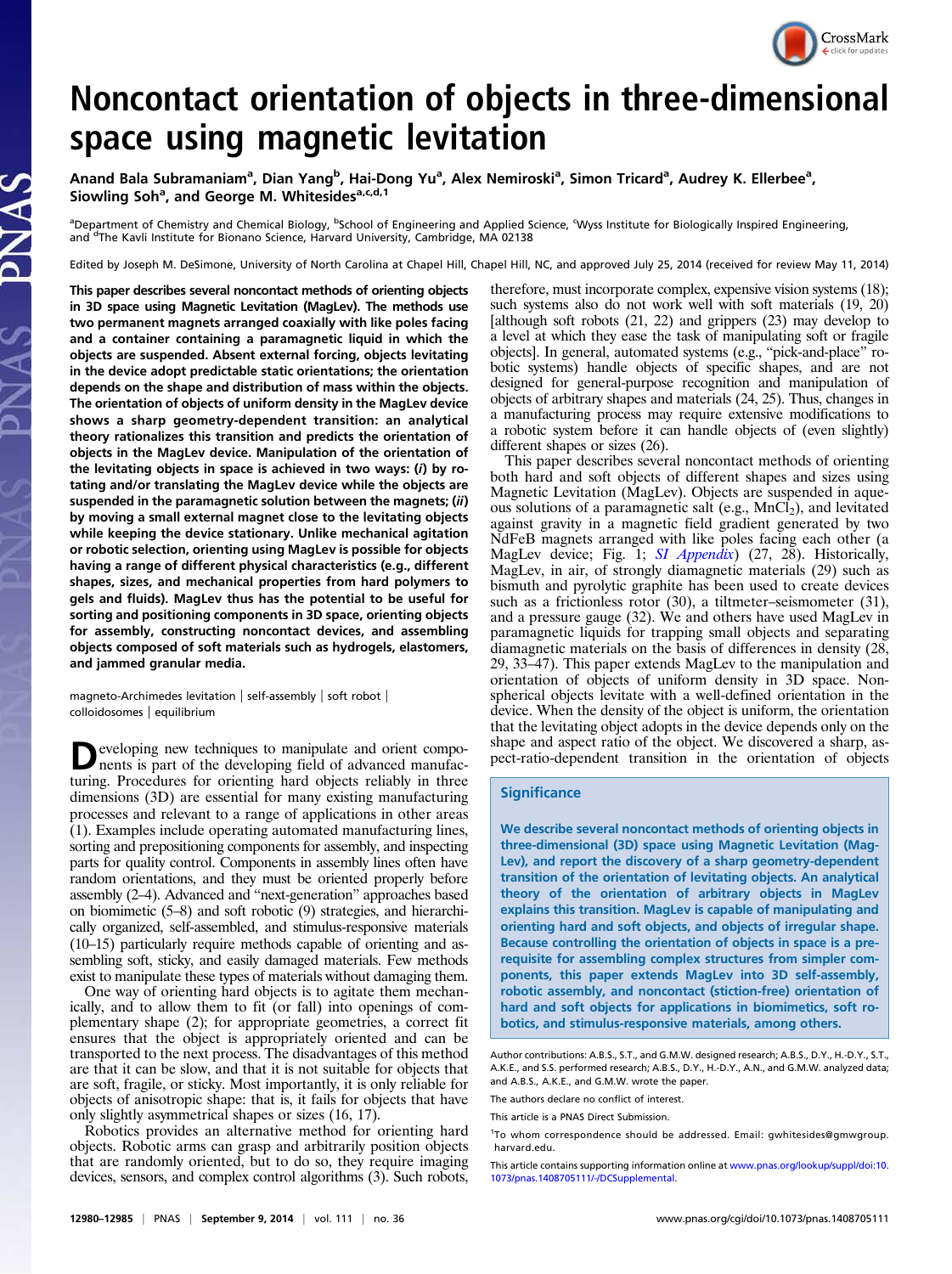

Fig. 1. Scheme describing MagLev. Two permanent magnets with like poles facing are arranged coaxially a distance d apart (the MagLev device). The laboratory fixed axes are x, y, and z, and the axes fixed on the MagLev device are  $x'$ ,  $y'$ , and  $z'$ . A diamagnetic object (shown as a sphere) in a container containing paramagnetic liquid (dark gray) experiences a gravitational force  $\vec{F}_g$  and a magnetic force  $\vec{F}_{mag}$  when placed in the MagLev device. The schematic depicts the direction of the forces for an object of a higher density than the paramagnetic liquid. The direction of the vectors will be opposite for an object that is less dense than the liquid. When the two forces are in balance, the object levitates at a levitation height h. (Inset) A homogeneous spherical object has no unique plane of symmetry. To classify the orientation of nonspherical objects in the MagLev device (a cylinder is depicted here as an example), we define a unit vector  $\vec{p}$  (direction vector), taken typically to be along the long axis of the object. The angle subtended by  $\vec{p}$  and the z' axis (magnetic field axis) is  $\alpha$ . (See [SI Appendix](http://www.pnas.org/lookup/suppl/doi:10.1073/pnas.1408705111/-/DCSupplemental/pnas.1408705111.sapp.pdf).)

levitating in the MagLev device. We present an analytical theory that explains this transition and predicts the orientation of objects in the MagLev device.

The orientation of levitating objects in space can be manipulated in two ways:  $(i)$  by rotating and/or translating the MagLev device (with the objects suspended between the magnets),  $(ii)$  by keeping the MagLev device stationary while perturbing the magnetic field externally (e.g., by moving a small magnet or ferromagnetic probe close to the levitating objects).

#### Results and Discussion

The Orientations of Nonspherical Objects Levitating in a MagLev Device. As a preliminary study, we levitated a Nylon screw (9 mm in length) in the MagLev device. Finite element simulations based on the parameters (dimensions, strength of the magnetic field, magnetic susceptibility of the solution) of this device show that, to a good approximation, the gradient of the magnetic field is linear, with a constant slope between the surface of the top magnet to the surface of the bottom magnet, and the magnetic field is zero at the center of the device (27). We rested the MagLev device on a flat laboratory bench, and hence the  $x'$ -,  $y'$ -,  $z'$  axes coincided with the  $x$ -, y-, z axes of the laboratory frame of reference. The concentration of MnCl<sub>2</sub> was 1.50 M, yielding a solution of density  $\rho_s \sim 1.15$  g/cm<sup>3</sup> (measured with a pycnometer). The density of the solution was similar to that of the screw,  $\rho_o = 1.15$  g/cm<sup>3</sup> (manufacturer's data). We chose the direction vector  $\vec{p}$  to point along the long axis of the screw. The screw levitated at the center of the device and adopted an orientation with  $\vec{p}$  parallel to the surface of the magnets (Fig. 2A). We next modified the shape of the screw by cutting the shaft to a length of 2.5 mm. The shortened screw, while still levitating at the center of the device, adopted an orientation with  $\vec{p}$  pointing perpendicular to the surface of the magnets (Fig. 2B). Because we only changed the geometry of the screw, albeit substantially, we inferred that geometry played a role in determining the orientation of objects in this MagLev device.

We designed a series of experiments with model objects to explore the role of geometry for orientation in the MagLev device. We machined objects out of organic polymers with circular, annular, square, and triangular 2D cross-sections, each with a constant "characteristic" length, l. Depending on the object, l was the diameter of the circle, the outer diameter of the annulus, the side width of the square, or the length of the sides of the equilateral triangle (Fig. 2  $C-F$ ). We varied the thickness T of the objects in the third dimension to produce cylinders, annular



Fig. 2. Equilibrium orientations of nonspherical objects in MagLev. (A and B) A Nylon screw orients differently when the length of the shaft was reduced from 9.5 to 2.5 mm. (C–F) Plots of the orientation of the objects (angle  $\alpha$ ) versus their aspect ratios  $A_R = 7$ /l (schematic). Each data point is an average of seven replicate objects. The error bars represent the SD. The x-error bars are smaller than the data point. The dashed vertical line is the value of the critical aspect ratio  $A_R^*$ , predicted by theory. (Insets) Representative images of objects levitating in the MagLev device in each plot. The black arrow indicates the direction of  $\vec{p}$ . The cross in the background is for reference, and the horizontal line in the cross measured 30 mm.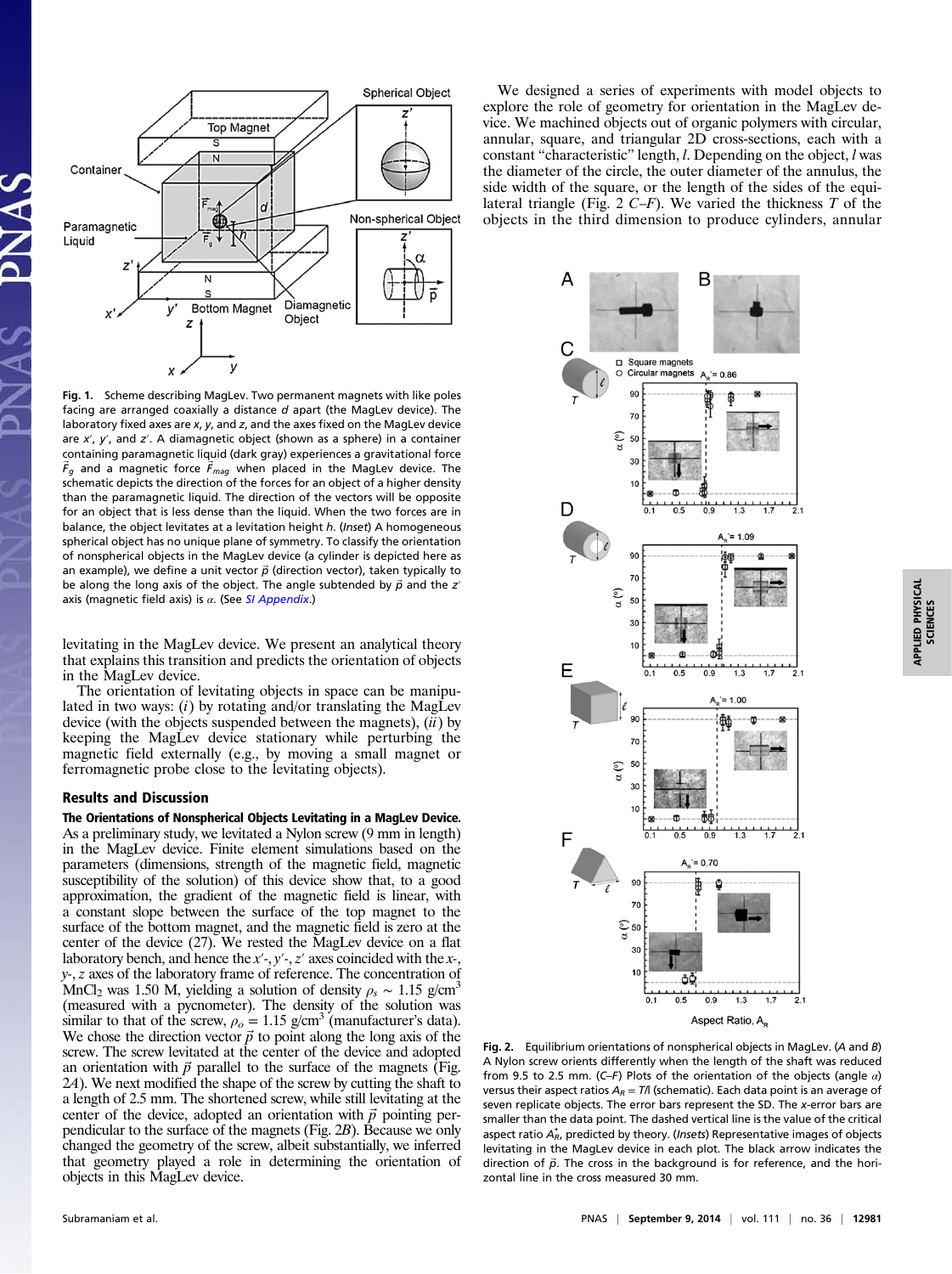cylinders, square prisms, and triangular prisms. Levitating these relatively simple, symmetric 3D objects with MagLev allowed us to obtain a theoretical understanding of the governing physics. To classify the shapes, we defined a nondimensional aspect ratio parameter  $A_R$  to be the ratio between the thickness of the object and its characteristic length (i.e.,  $A_R = T/l$ ; Fig. 2). We set  $\vec{p}$  to be aligned along the thickness axis of the object.

We started by levitating objects of small  $A_R$ , and progressively levitated objects with larger  $A_R$ . We captured images of the objects along the y'-z' plane and measured the angle  $\alpha$  that  $\vec{p}$  subtended with respect to the z' axis of the device. We defined  $\alpha$  to be zero when  $\vec{p}$  was parallel to the z' axis. The value of  $\alpha$  was clustered either around 0° or 90°— $\vec{p}$  was parallel or perpendicular to the surface of the magnets—with at most a  $10^{\circ}$  (typically  $\lt 5^{\circ}$ ) variation observed between replicate objects. Plots of  $\alpha$  versus  $A_R$  for each of the shapes revealed that  $\alpha$  jumped abruptly from 0 $\degree$  to 90 $\degree$ at what appeared to be a critical value of  $A_R$ , which we denote as  $A_R^*$ . The value of  $A_R^*$  appeared to be different for the different shapes. For the cylinder we observed  $0.84 \leq A_R^* \leq 0.88$ , for the annular cylinder we observed  $1.04 \leq A_R^* \leq 1.12$ , for the square prism we observed  $0.90 \leq A_R^* \leq 1.10$ , and for the triangular prism we observed  $0.65 \n\t\leq A_R^* \leq 0.73$ . The value of  $A_R^*$  and the orientation of the objects in the  $y'$ –z' plane did not depend on the shape of the magnets, the levitation height of the objects ([Fig. S1](http://www.pnas.org/lookup/suppl/doi:10.1073/pnas.1408705111/-/DCSupplemental/pnas.1408705111.sapp.pdf)), or the distance d between the two magnets (varied from 45 to 65 mm) [\(Fig. S2](http://www.pnas.org/lookup/suppl/doi:10.1073/pnas.1408705111/-/DCSupplemental/pnas.1408705111.sapp.pdf)), suggesting that the observed effects are purely a function of the shape of the objects.

The orientation of the object in the  $x'$ -y' plane, as expected, did depend on the shape of the magnets. For square magnets, the objects centered in the magnetic field and aligned along the diagonals [\(Fig. S3](http://www.pnas.org/lookup/suppl/doi:10.1073/pnas.1408705111/-/DCSupplemental/pnas.1408705111.sapp.pdf)). For disk-shaped magnets, the final orientation of the object in the  $x'$ –y' plane was dependent on the history of sample. Shaking the container, or removing the container and replacing it in the MagLev device, caused the orientation of the object in this plane to change (data not shown). The orientation of the object in the  $y'$ –z' plane, however, was still fixed and determined only by  $A_R$ .

Modeling the Height and Orientation of Nonspherical Objects in MagLev. The dependence of the height and orientation of objects on shape was one for which we wished to have an analytical treatment. We consider the potential energy of an arbitrary object located in a region with superimposed magnetic and gravitational fields (a MagLev system). Eq. 1 gives the energy density (energy per unit volume) of the MagLev system.

$$
u = u_{mag} + u_{grav} = -\frac{1}{2\mu_o} \Delta \chi(\vec{r}) \vec{B}^2 - \Delta \rho(\vec{r}) \vec{g} \cdot \vec{h}.
$$
 [1]

In this equation,  $u_{mag}$  is the magnetic contribution and  $u_{grav}$  is the gravitational contribution to the total potential energy density,  $\Delta \chi(\vec{r}) = \chi_o(\vec{r}) - \chi_s$  is the magnetic susceptibility of the object relative to a homogeneous medium,  $\Delta \rho(\vec{r}) = \rho_o(\vec{r}) - \rho_s$  is the density of the object relative to a homogeneous medium, and  $h = (0, 0, h)$ is the height of the object. In general, the object can be heterogeneous in both density and magnetic susceptibility such that these functions depend on the position coordinate  $\vec{r}$ .

At static equilibrium, the potential energy  $U = \int_V u \, dV$ , where V is the volume of the object, has to be minimized. Finding the equilibrium configuration involves minimizing simultaneously the energy associated with the levitation height and orientation of the object. Parameterizing the object, and numerically solving the resulting set of multivariable equations (minimization has to be performed over the spatial coordinates and the distributions of density and susceptibility), provides the levitation height and equilibrium orientation for arbitrary objects in arbitrary magnetic fields.

Simplifications of Eq. 1 allow analytical closed-form solutions that provide physical insight. The equilibrium levitation height  $h_0$ will occur where  $dU/dh=0$ . For a linearly varying magnetic field, the levitation height of the centroid of the object in the MagLev

12982 <sup>|</sup> <www.pnas.org/cgi/doi/10.1073/pnas.1408705111> Subramaniam et al.

depends only on the average susceptibility  $\bar{\chi}_o = 1/V \int_V \chi_o(\vec{r}) dV$  and the average density  $\overline{\rho}_o = 1/V \int_V \rho_o(\vec{r}) dV$  of the object, regardless of the shape and the distribution of the heterogeneities within the object.

The equilibrium orientation(s) at angle  $\alpha$  will occur at the local minima of U, where  $dU/d\alpha = 0$  and  $d^2U/d\alpha^2 > 0$ . We choose a body-fixed coordinate system  $\vec{p}(x'',y'',z'')$  aligned with the principal axes of the object, and fix the  $x''$  axis to remain parallel to the x′ axis of the MagLev reference frame (we include the full derivation and a procedure to find this preferred reference frame in [SI Appendix](http://www.pnas.org/lookup/suppl/doi:10.1073/pnas.1408705111/-/DCSupplemental/pnas.1408705111.sapp.pdf)). We proceed to analyze the rotation of the object around the  $x'$  axis with the same convention as in the experiments and parameterize orientation as the angle  $\alpha$  that  $\vec{p}$  subtends with respect to the  $z'$  axis. Eq. 2 gives this energy for an object that is homogeneous in susceptibility and density.

$$
U(\alpha) = \beta \Delta \chi V \lambda_z^2 (1 - R) \sin^2 \alpha.
$$
 [2]

In this equation,  $\beta = 2B_0^2/\mu_0 d^2$ ,  $\lambda_z^2$  is the principal second moment of area along the  $z''$  axis, and R is the ratio of the principal second moments of area along the  $y''$ - and  $z''$  axes.

Fig. 3A shows a plot of Eq. 2 at representative values of R. For values of  $R < 1$ ,  $U(\alpha) \propto \sin^2 \alpha$ , and the potential minima occur at  $\alpha = 0^{\circ}$  and 180°. For values of  $R > 1$ ,  $U(\alpha) \propto -\sin^2 \alpha \propto \cos^2 \alpha$ , and the potential minima occur at  $\alpha = 90^{\circ}$  and 270°. All other values of  $\alpha$  result in energies that lie within these extrema and are not stable. Thus, objects with uniform density will only orient with  $\alpha = 0^{\circ}$  or  $\alpha = 90^{\circ}$ . This result rationalizes the experimental observations in Fig. 2. When  $R$  approaches 1, the linear theory predicts a flat energy landscape. Adapting the analysis that led to Eq. 2 for nonlinear magnetic fields by retaining higher order terms in the expression for  $\vec{B}$  provides solutions for the orientation of these objects  $(SI$  *Appendix*).

We calculate the value of  $\overrightarrow{A_R}$  at which it is energetically favorable for the objects to switch orientation from  $\alpha = 0^{\circ}$  or  $\alpha = 90^{\circ}$ , and plot the results in Fig. 2 C–F as a dashed line (see [SI Appendix](http://www.pnas.org/lookup/suppl/doi:10.1073/pnas.1408705111/-/DCSupplemental/pnas.1408705111.sapp.pdf) for full calculation). Our calculations match our experimental results excellently. Furthermore, plotting  $\alpha$  versus R results in the collapse of our data for all of the shapes onto a master curve where the transition between orientations occurs at  $R = 1$  (Fig. 3B).

Manipulating the Orientation of Objects by Rotating the MagLev Device. We used a Nylon screw (8.5 mm in length) to illustrate the

Β



Fig. 3. Energy and orientation of objects in MagLev. (A) Plot of the potential energy as a function of  $\alpha$  (the angle that  $\vec{p}$  makes with respect to the z' axis) (Eq. 2). R is the ratio of the second moment of area of the object. For  $R < 1$ , continuous black line, the two (degenerate) minima in potential energy occur at  $\alpha = 90^{\circ}$  and 270°. For  $R > 1$ , dashed and dotted black line, the two (degenerate) minima in potential energy occur at  $\alpha = 0^{\circ}$  and 180°. When R approaches 1, the linear theory predicts a flat energy landscape. The schematic at the top of the plot shows the orientation of the object with respect to z'. (B) Plot of  $\alpha$  versus R for the experimental objects in Fig. 2. All of the data collapse onto a master curve with the transition in orientation at  $R = 1$ .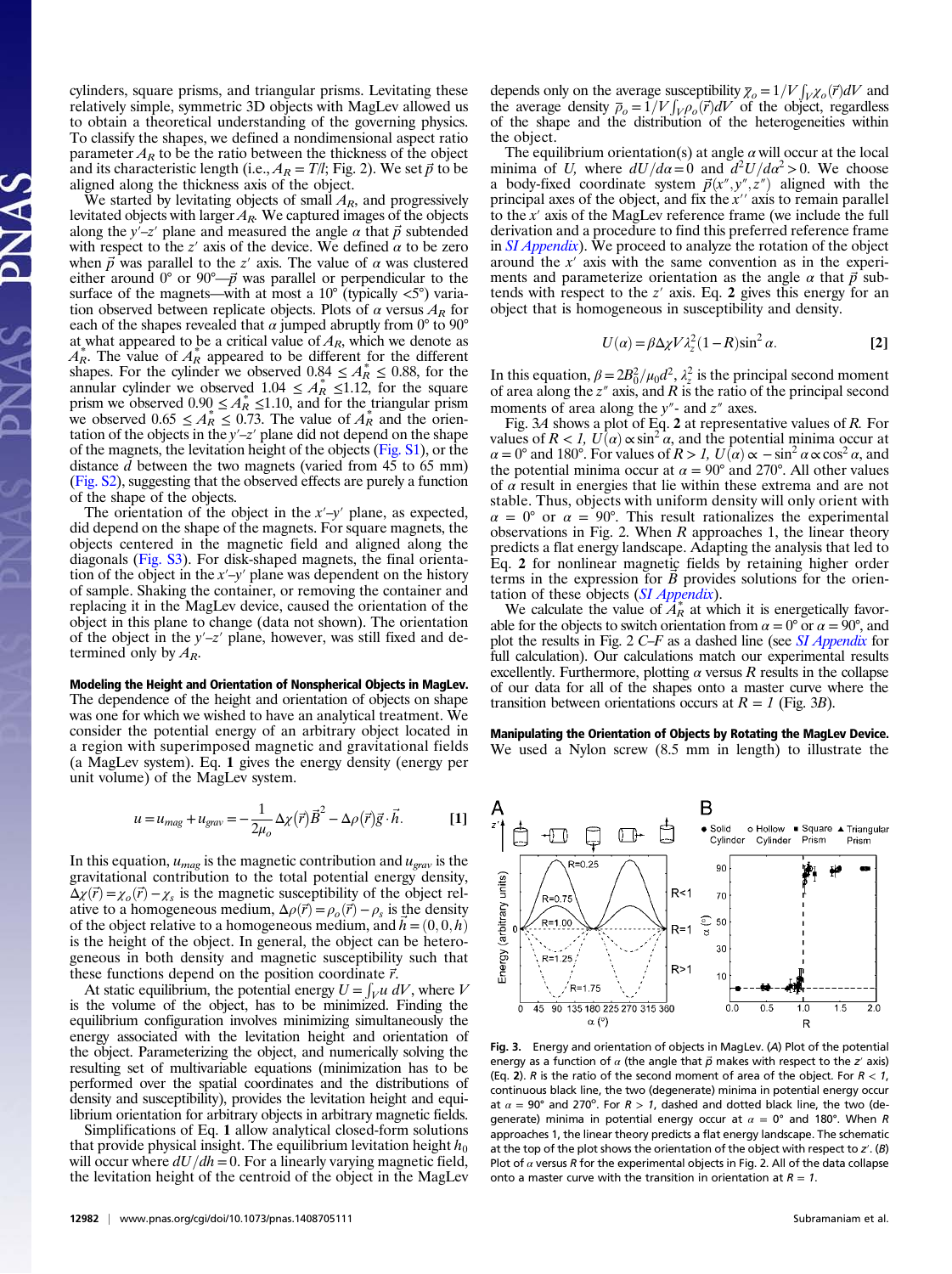process involved in manipulating—without contact with a solid surface—the orientation of an object suspended inside an entirely closed container of paramagnetic liquid. We controlled the orientation of the screw by rotating the MagLev device together with the container of paramagnetic liquid. The concentration of  $MnCl<sub>2</sub>$  was again 1.50 M, and thus the screw levitated at the center of the device. Fig. 4 shows the orientation of the screw in the y–z plane when the device was rotated 360° counterclockwise about the x axis (the  $z'$  axis rotated relative to the  $z$  axis). For reference, we used a  $30 \times 22$ -mm cross as a background, keeping the cross fixed with respect to the laboratory frame of reference. The screw, suspended in solution, rotated in the laboratory frame of reference and tracked the angle of rotation of the magnets (Fig. 4B). Rotations about the other two axes resulted in similar outcomes (data not shown). We conclude that rotating (and translating) about the  $x$ -,  $y$ -, and  $z$  axes allows arbitrary orienting and positioning of objects in 3D with respect to the laboratory frame of reference. [Fig. S4](http://www.pnas.org/lookup/suppl/doi:10.1073/pnas.1408705111/-/DCSupplemental/pnas.1408705111.sapp.pdf) demonstrates that the orientation of the objects can also be manipulated by moving only the magnets, while keeping the container stationary—a procedure that might be useful in certain situations: for example, when access to the oriented objects from the top of the container is desired.

Choosing a solution that has the same density as the object is important for contactless manipulation of objects by rotating the device. Fig. 4C shows the results when the density of the solution is lower than the density of the object (e.g., the same screw used



Fig. 4. Controlling the orientation of a levitating object in laboratory space by rotating the MagLev device. (A) Schematic of the experimental setup.  $\theta$  is the angle that the  $z'$  axis makes relative to the  $z$  axis. (B) Experimental images taken along the y–z plane of a Nylon screw (8.5 mm in length) in the MagLev. We kept the cross in the background fixed relative to the laboratory. The screw tracks the position of the magnets, rotating a full 360° with respect to the laboratory frame of reference. The white double-headed arrows indicate the orientation of the axis of the magnetic field gradient. (C) Similar rotations caused the screw to translate and contact the wall of the container when the density of the screw was greater than the density of the solution. Further rotations caused the screw to flip orientation. For scale, the horizontal line in the cross is 30 mm.

in Fig.  $4B$ ). Rotating the device to  $45^\circ$  caused the screw to translate toward the walls of the container, and eventually to contact the wall. Further rotation of the device to 90° caused the screw, which was touching the container, to flip, and prevented its further manipulation. Although not shown here, it is rational to speculate that normal forces on an object, due to contact with a hard wall, might damage or deform soft, sticky, or fragile objects.

Why does using a solution of lower density cause the screw to contact the wall of the container? When the density of the solution is equal to the density of the object, the gravitational force acting on the object is zero, and the center of volume of the object levitates at the center of the device ([SI Appendix](http://www.pnas.org/lookup/suppl/doi:10.1073/pnas.1408705111/-/DCSupplemental/pnas.1408705111.sapp.pdf)). When the density of the solution is less than that of the object, force balance requires that the object equilibrate at a smaller levitation height (the example shown in Fig. 4C), due to the nonzero gravitational force. Reversing the direction of the force vectors describes the situation for objects with a density higher than the solution, and the object equilibrates at a larger levitation height. Rotating the direction of the magnetic force (always acting along the z′ axis) with respect to the direction of the gravitational force (always acting along the z axis) produces a component of the net force that acts perpendicular to the z axis. The perpendicular component of the force, which increases in magnitude with increasing angles of rotation and reaches a maximum at  $\theta = 90^{\circ}$ , causes the object to translate toward the wall to maintain static equilibrium.

It is clear that when the gravitational force is zero, the object remains fixed at the center of the device. This configuration allows arbitrary rotations of the device without the object contacting the walls of the container. A practical means of matching the density of the liquid to an object of unknown density is to start with a concentrated solution of paramagnetic salt and progressively dilute the solution until the object levitates at the center of the device.

Manipulating the Orientation of Objects with External Magnets. Another method of controlling the orientation of objects, without contact with a solid surface, is by using external magnets to modify the magnetic field generated by the fixed coaxial magnets in the MagLev device. It is energetically favorable for the paramagnetic liquid in the container to respond to changes in the magnetic field by redistributing volume to occupy regions of locally high field strength. This movement of liquid will indirectly cause the displacement of levitating diamagnetic objects in the MagLev device.

We demonstrate this method by manipulating the orientation of a Nylon screw (2 cm in length) in the  $x'$ -y' plane of a MagLev device equipped with disk-shaped magnets (Fig. 5). We used circular magnets because this geometry resulted in a circularly symmetric field in the  $x'$ –y' plane. Thus, the screw does not have any preferred orientation in this plane. Magnets with shapes of lower symmetry, for example square and rectangular magnets, favor the orientation of the object along specific planes of symmetry, such as along the diagonals  $(Fig. S4)$  $(Fig. S4)$  (27, 47). Fig. 5B shows an image of the screw viewed along the  $x'$ –y' plane of the device. A cross pattern affixed to the bottom magnet is provided as a guide to the eye.

We used a small cubic magnet  $(0.64 \times 0.64 \times 0.64 \text{ cm}, \text{mag}$ netic field strength at the surface ∼0.4 T) to generate, externally, a localized region of high magnetic field strength to manipulate the orientation of the head of the screw. We brought the small magnet to a distance of about 2 cm from the head of the levitating screw (the walls of the container prevented a closer approach of the magnet). The head moved away from the small magnet and came to rest after rotating ∼45° away from the surface of the external magnet. By moving the magnet around the exterior of the container, we oriented the head of the screw along the four principal axes of the cross (Fig. 5C). At each position, the screw remained at its new orientation even after the small magnet was moved away from the device. Furthermore, combinations of several external magnets allowed finer control of the orientation of levitating objects [\(Fig. S5](http://www.pnas.org/lookup/suppl/doi:10.1073/pnas.1408705111/-/DCSupplemental/pnas.1408705111.sapp.pdf)).

Orienting Soft and Sticky Objects in MagLev. MagLev shows particular promise for manipulating and controlling the orientation of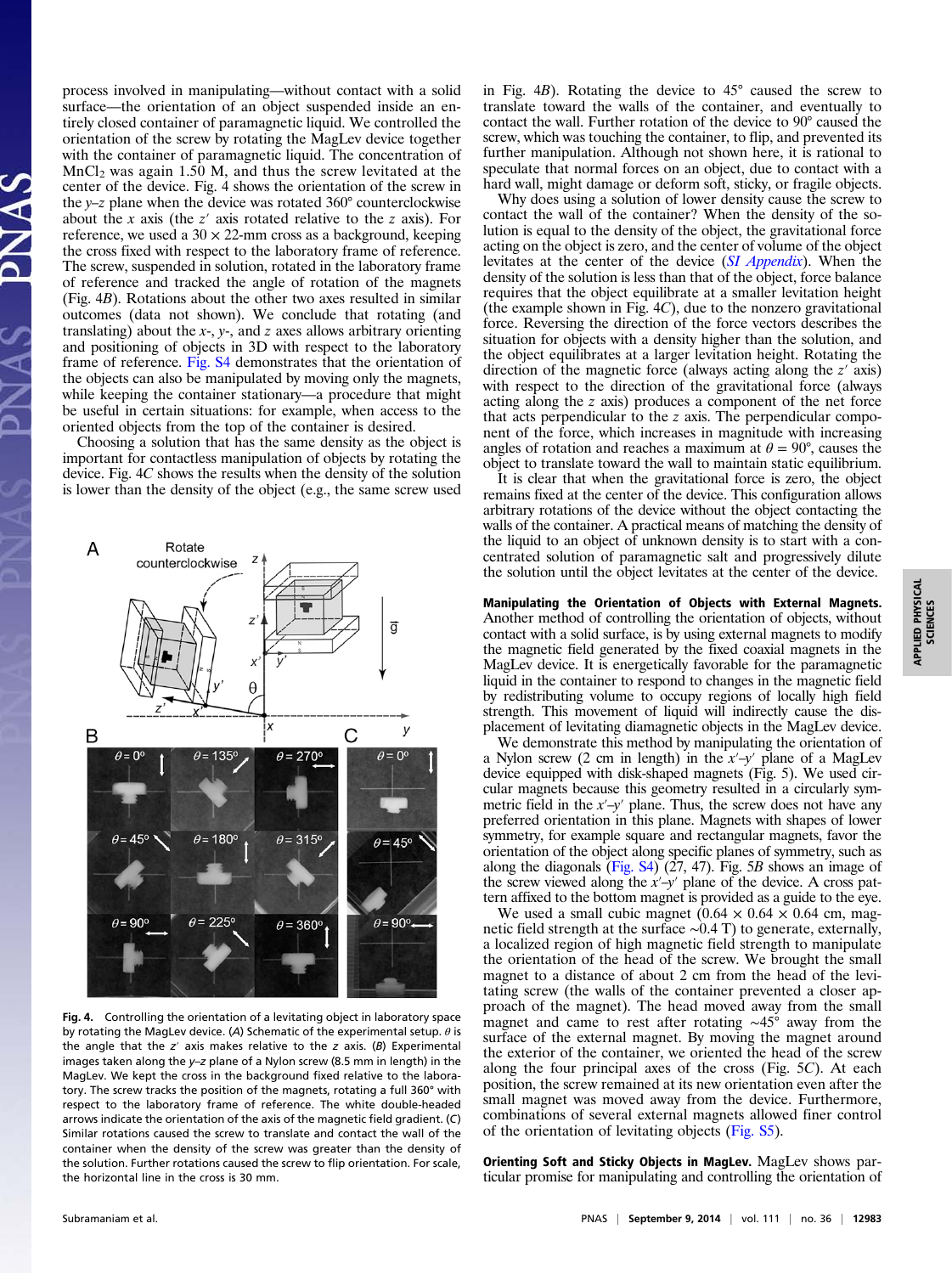

Fig. 5. Manipulating the orientation of an object in the  $x'-y'$  plane of a MagLev device with an external magnet. (A) Schematic of the experimental setup. Due to the cylindrical symmetry of the magnetic field, the long axis of the screw does not have a preferred orientation in the  $x'-y'$ plane. The image in  $B$  shows one of the orientations the screw adopts when placed in the device. (C) We moved an external magnet close to the screw to align the screw head along the red lines of the pattern. The brown square indicates the approximate position of the external magnet. Scale bar, 5 mm. Also see [Fig. S5](http://www.pnas.org/lookup/suppl/doi:10.1073/pnas.1408705111/-/DCSupplemental/pnas.1408705111.sapp.pdf) for images taken along the  $z'$ –y' plane of a screw being manipulated with external magnets.

soft materials. As proof or principle, we used MagLev to manipulate objects fabricated out of hydrogels, elastomers, and colloids three classes of materials with diverse technological applications.

Hydrogels have been used to fabricate actuators (15), soft robots (5, 9), and artificial tissues (6–8). For example, directed assembly of hydrogel strips and blocks laden with different cell types is a promising method for engineering artificial tissues (6–8). Hydrogels used in biomimetic applications are soft (6–8), and tend to stick to surfaces due to the capillary action of the liquid film on the hydrogel surfaces. In Fig.  $\bar{6}A$ , we used MagLev in combination with an external magnet to orient a slab of poly (N-isopropylacrylamide) hydrogel; ordinarily, this material would deform or break when handled by a hard gripper (Young's modulus, E, of the hydrogel  $\sim$  1,000 Pa). We inserted the object into the MagLev device by gently releasing the hydrogel from the mold into the paramagnetic liquid. In the MagLev container, the object was able to assume its natural shape, and the competing magnetic and gravitational forces acting on it determined its orientation. An external magnet allowed the control of the orientation of the sharp end of the hydrogel relative to the four principal axes of the cross.

In Fig. 6B, we controlled the orientation of a pneumatically actuated soft gripper made out of the silicone elastomer EcoFlex. The gripper, a modular part of a larger soft robot assembly (48), deforms easily when subject to moderate forces and tends to adhere to surfaces due to the low surface energy of cured Eco-Flex. Rotating the magnets allowed control over the orientation of the gripping face with respect to the laboratory frame of reference. We envision that MagLev, with further development, could extend modular strategies for the assembly (48) of robots to materials that are softer than elastomers [e.g., hydrogels (9)].

Self-assembled granular and colloidal materials, held together by relatively weak physical bonds, are a class of soft or fragile condensed matter that shows promise as stimuli-responsive materials and containers (11, 13, 14, 49–51). These materials, despite being composed predominantly of fluid, can adopt nonspherical shapes (i.e., they can demonstrate solid-like properties) due to the jamming of the colloidal particles on their surfaces (12, 51, 52). The capillary bonds that confer their solid-like properties are weak, and hence these solids have yield strengths on the order of  $\gamma/R \sim$  tens of Pa (53). The surface tension of the liquid is  $\gamma$  (N/m), and the radius of the object is  $R$ . Although such low yield strengths are sufficient to maintain the shape of the objects against gravity and thermal agitation, once fabricated, these objects cannot be manipulated with hard grippers without causing irreversible plastic deformation due to localized shear melting of the jammed colloidal monolayer (53, 54). Fig. 6C shows control over the orientation of a nonspherical perfluorodecalin droplet covered with a jammed monolayer of 10-μm-diameter polystyrene particles. We

obtained the stable nonspherical peanut-like object by forcing two spherical particle-covered droplets to fuse by squeezing them mechanically. MagLev thus allows active manipulation of selfassembled diamagnetic granular structures without requiring the use of magnetic or paramagnetic particles (11). All of the manipulations demonstrated here can also be performed on composite objects with metallic components [\(Fig. S6\)](http://www.pnas.org/lookup/suppl/doi:10.1073/pnas.1408705111/-/DCSupplemental/pnas.1408705111.sapp.pdf).

### Conclusion

Previous works have shown that an object placed in a MagLev device orients reliably based on the distribution of density in the object (47). In this paper, we have demonstrated experimentally and theoretically that, for objects with a homogeneous density, the distribution of volume (i.e., shape) also plays a relevant role in determining the orientation of the object. As a result, we have shown that MagLev provides a method to control the orientation of objects (including objects that are soft or fragile) in 3D without contact. The MagLev-based method for controlling the orientation of objects has a number of useful features.  $(i)$  It is nondamaging to fragile objects because it does not involve mechanical contact.  $(ii)$  It can flexibly orient objects of various shapes and a range of sizes. (iii) It can control the orientation of objects in 3D.  $(iv)$  It can control the orientation of objects inside an entirely closed container.  $(v)$  It is inexpensive.  $(vi)$  It can be made biocompatible with the use of chelated paramagnetic salts (45). (vii) Nonaqueous paramagnetic liquids (46) make it possible to use this method on moisture- or water-sensitive objects.

In its present form, this method also has several limitations. (*i*) MagLev, as we describe it here, operates best with materials with densities of ~1 <  $\rho$  < 3 g/cm<sup>3</sup>. It is well-adapted to organic polymers, but less so to metals and heavier ceramics, although



Fig. 6. Manipulation of soft, sticky, and easily deformable objects. (A) Photographs along the  $x'$ – $y'$  plane showing control of the orientation of a poly(Nisopropylacrylamide) hydrogel using external magnets. We used the same experimental setup as in Fig. 4. The sharp end of the hydrogel was made to point in the four principal axes of the cross pattern. The brown square indicates the approximate position of the external magnet. The hydrogel levitated stably in each position after we withdrew the external magnet. (B) Images along the  $z'$ -y' plane of a soft-gripper component made out of EcoFlex 0030. The orientation of the gripping face was changed with respect to the laboratory frame of reference by rotating the magnets. The black double-headed arrows indicate the orientation of the axis of the magnetic field gradient, and  $\theta$  is the angle of rotation of the magnets with respect to the z axis. (C) Schematic and picture of an armored droplet. The droplet adopts a stable peanut shape due to the jamming of the polystyrene particles on its interface. (D) We controlled the orientation of the armored droplet with respect to the cross pattern by using an external magnet. The manipulation of the position of the object with MagLev did not deform this soft solid. Scale bars: (A) 5 mm, (B) the horizontal line of the cross is 30 mm, (C) 2 mm, and (D) 5 mm.